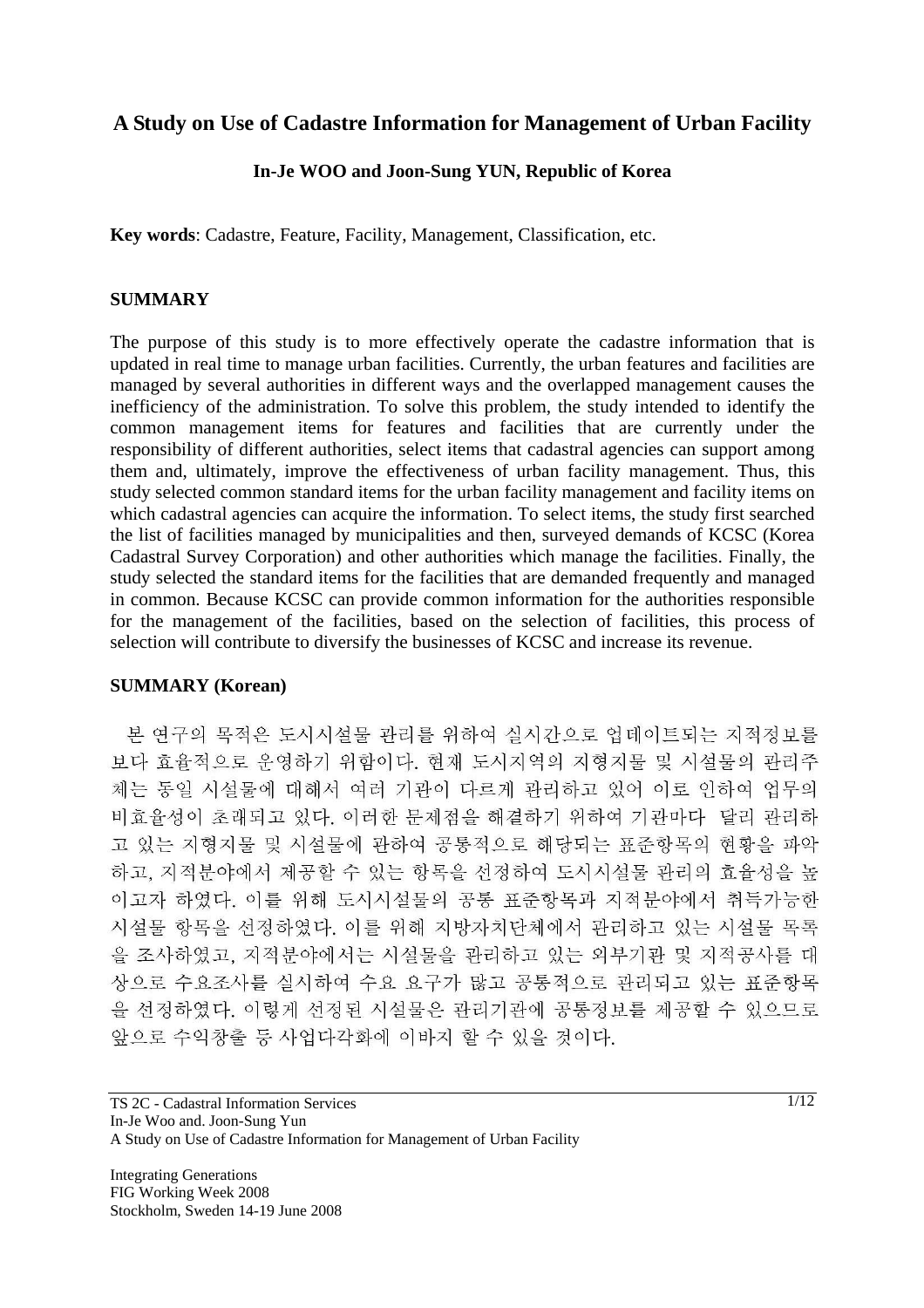# **A Study on Use of Cadastre Information for Management of Urban Facility**

# **In-Je WOO and Joon-Sung YUN, Republic of Korea**

### **1. INTRODUCTION**

Until now, the cadastral survey has considered the parcel boundary as the most important information because the boundary is the essential gauge of tax and private property. But, as the society develops rapidly, lands are used in diverse ways and the need increases for the comprehensive land information. In the cadastral survey field, the necessity of informational cadastral survey is getting emphasized to satisfy the demand for various cadastral information. In the past, all works were concentrated on the achievement of the survey result to determine land boundaries. However, to catch up with the rapidly developed informational environment and the demands of cadastral information users, today's works should be focused on various information and high quality cadastral survey services.

In such environment, KCSC(Korea Cadastral Survey Corporation) faces challenges to acquire value added information such as data on facilities to diversity its business, in addition to its own assigned business, and to improve its revenue structure. In order to establish the basis for the management of urban facilities, this study intends to analyze problems in facility layers faced in field works and identify the reasons for the problems to find appropriate solutions, centered on the total survey system, the kernel in acquisition and management of cadastre information, and to establish the management system for facilities used frequently and in common. For such purposes, this study searched facilities used in GIS and geodetic information including cadastral survey and used the method of selecting facilities available to use in the cadastral survey field.

### **2. CURRENT STATUS OF SURVEY DATA**

### **2.1 Acquisition of Cadastral Survey Data**

### 2.1.1 Existing Cadastral Survey

The cadastral survey can be divided into plane table survey and theodolite survey conducted in numerical areas. While plane table surveying area amount to 96.7% of the whole land of Korea, numerical survey reaches only 3.3% that is recorded in boundary point coordination directory. The plane table survey is a method that matches the boundary registered in public registry with the line representing surveyed shape on the maps to determine the adjustment result artificially. Meanwhile, numerical area refers to the area of which numerical coordination is surveyed in the method of theodolite survey and its boundary point is registered in numerical coordination. Thus, theodolite survey recovers the registered coordination as the control point to the field.

In the plane table survey that is conducted reaching 96.7% of whole land, the land boundary is marked on the maps, which accompanies technical error such as drawing error, scale error or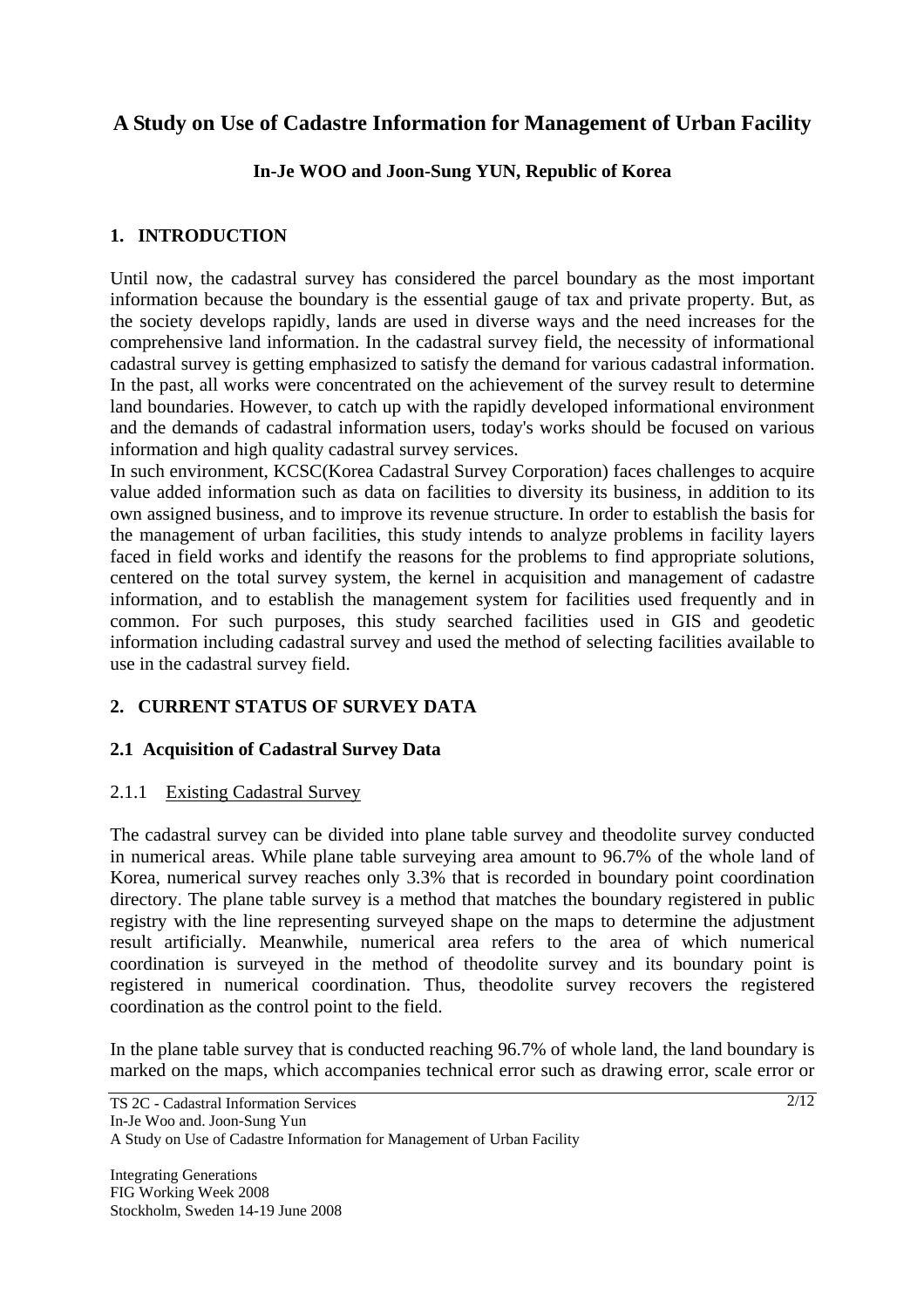stretching error. In addition, because the survey result for paper map is determined based on the public record with various scales including urban area (1/600, 1/1,200), agricultural area  $(1/1,000, 1/1,200)$  and forest  $(1/3,000, 1/6,000)$ , it is impossible to determine accurate survey due to the disagreement between scales. Also, because the surveyed data is matched with registered boundary and adjustment is determined artificially, accurate result cannot be achieved without rich experience and expertise. Therefore, the board survey has inherent limitation in achieving the accurate result of cadastral survey.

# 2.1.2 Total Survey System(TSS)

Total Survey System in the cadastral survey includes pen computer for field work, and the total survey system using digitized files in KLIS(Korea Land Information system) in the work of cadastral survey. The total survey system refers to the system that processes from survey to drawing, consisting of a total station measuring angle and distance, computers for data process and various output units and software. The total survey system was completed to develop during the first development phase from October 2001 to March 2003 and its programs have been complemented and updated through pilot operation. Now, the total survey system is regarded as the typical electronic board system.

Today, the total survey system has various functions including status adjustment function to calculate various cadastral survey data and determine the result, GPS data process function and 3-dimensional coordination creation function. The total survey system is utilized in more than 90% of cadastral survey conducted in KCSC.

# **2.2 Current Status of Laws and Regulations for Management of Facility**

### 2.2.1 Facility in GIS Area

In Korea, the survey is divided into geodetic survey and cadastral survey and the two areas are subject to different laws. For the GIS area, Land Surveying Law article 9 provides that features in numerical maps should be marked in the form of figures or symbols and the information on each feature should be collected in a separate attribute files or represented directly with letters or numbers on the maps. The article also provides that the features in numerical map version 1.0 should be classified according to the classification system of railroad, road, building, tributary, facility, landform, administrative and regional boundary and annotation, to link them with other numerical maps.

In addition, the law specifies that the features in numerical map version 2.0 should be classified according to the classification system of traffic(A), building  $(B)$ , facility $(C)$ , vegetation(D), hydrosphere(E), landform(F), boundary(G) and annotation(H), to link them with other numerical maps. The chief of National Geographic Information Institute(NGII) may sub-divide the classification system for the purpose of the numerical map and an institute that draws a numerical map may use other classification system in consultation with the chief of NGII when the purpose of the numerical map does not match with the classification system established by NGII.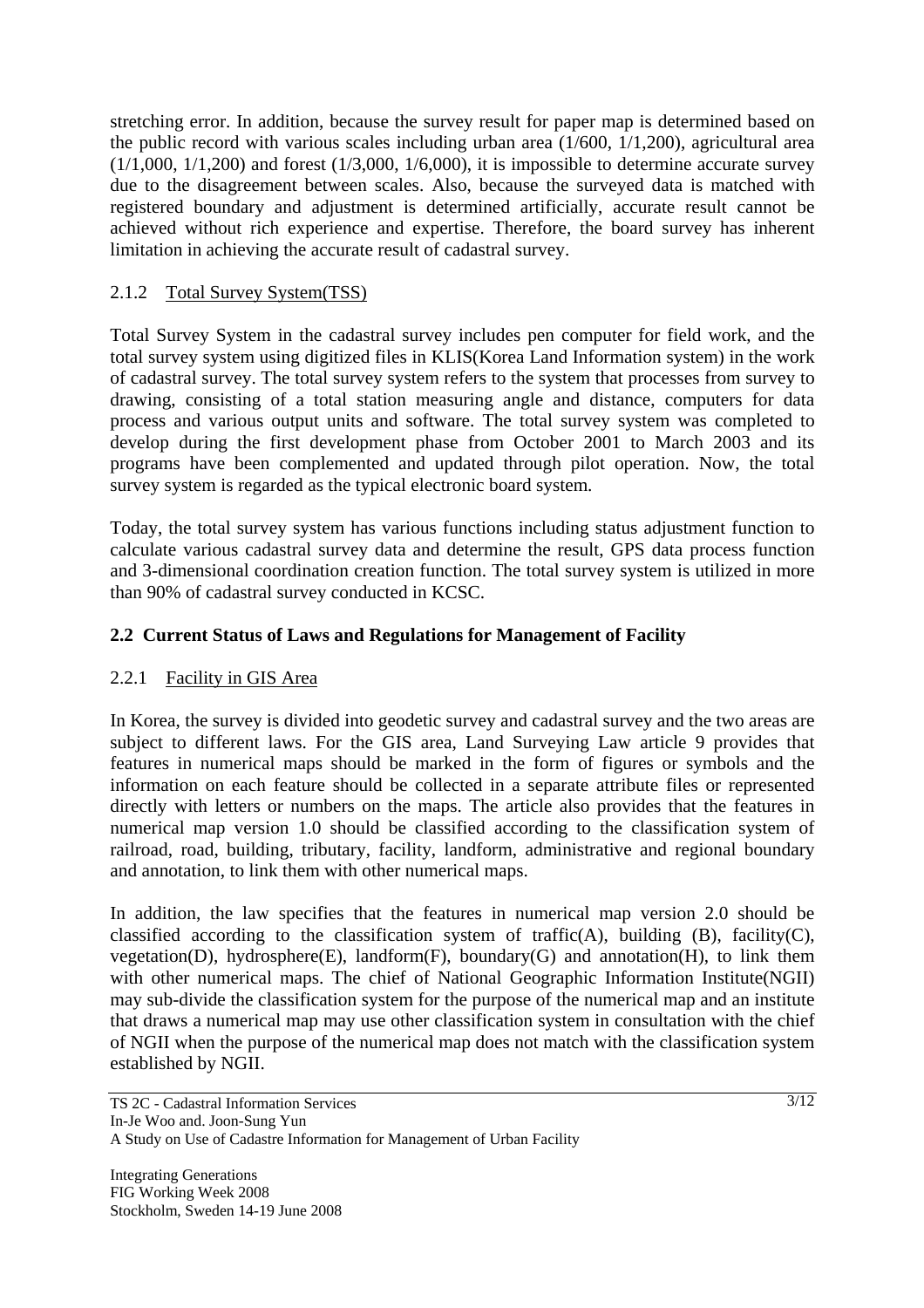In accordance with Law of Establishment and Utilization of Nation Geographic Information System, GIS related authorities are constructing basic geographic information DB that is basis of GIS and is used in common in the GIS field to provide better GIS service. Article 15 (Construction of Basic Geographic Information) of the law specifies that as the essential geographic information approved by President, administrative district, traffic, marine and water resource (including hydrosphere), cadastre, survey control point, landform, facility(including central government and local government designated cultural properties), satellite image, aerial photograph and other geographical information selected by the chief of related central government agency after review of the committee can be deployed.

| <b>Item</b>                         | <b>Facilities</b>                                   |  |  |
|-------------------------------------|-----------------------------------------------------|--|--|
| Traffic                             | Railroad Boundary, Central Line of Railroad, Road   |  |  |
|                                     | Boundary, Central Line of Road                      |  |  |
| Facility                            | Building, Cultural Property                         |  |  |
| Marine and Water Resource           | River<br>Line, River<br>Central                     |  |  |
|                                     | Boundary, Lake/Reservoir, Basin Boundary, Coastline |  |  |
| Administrative District             | <b>Administrative Boundary</b>                      |  |  |
| <b>Survey Control Point</b>         | <b>Survey Control Point</b>                         |  |  |
| Cadastre                            | Cadastre                                            |  |  |
| Landform                            | Contour Line                                        |  |  |
| Satellite Image & Aerial Photograph | Digital Ortho-image                                 |  |  |



#### 2.2.2 Facility in Cadastre Field

For the cadastre area, article 52. 6 of cadastral job process regulation provides that the result map of cadastral survey should be drawn to identify the location of current structures according to the drawing method of result map of cadastral survey.

In addition, in 2007, as the Cadastral Survey Result Registry was newly prepared, the law was amended to draw location explanation drawing of measuring point after identifying the relationship of facilities around measuring points to improve the accuracy and reliability. The purpose of this amendment is to improve and complement the current form of cadastral survey result map, which only some experts understand, so that the public can also understand the form.

The Cadastral Survey Result Registry consists of 7 parts: cover, cadastral survey result drawing, cadastral survey result performance table, location explanation drawing of measuring point, reference drawing, land



**Figure 1** Cadastral Survey Result Drawing

notification and cadastral survey conductor. Cadastral Survey Result Performance Table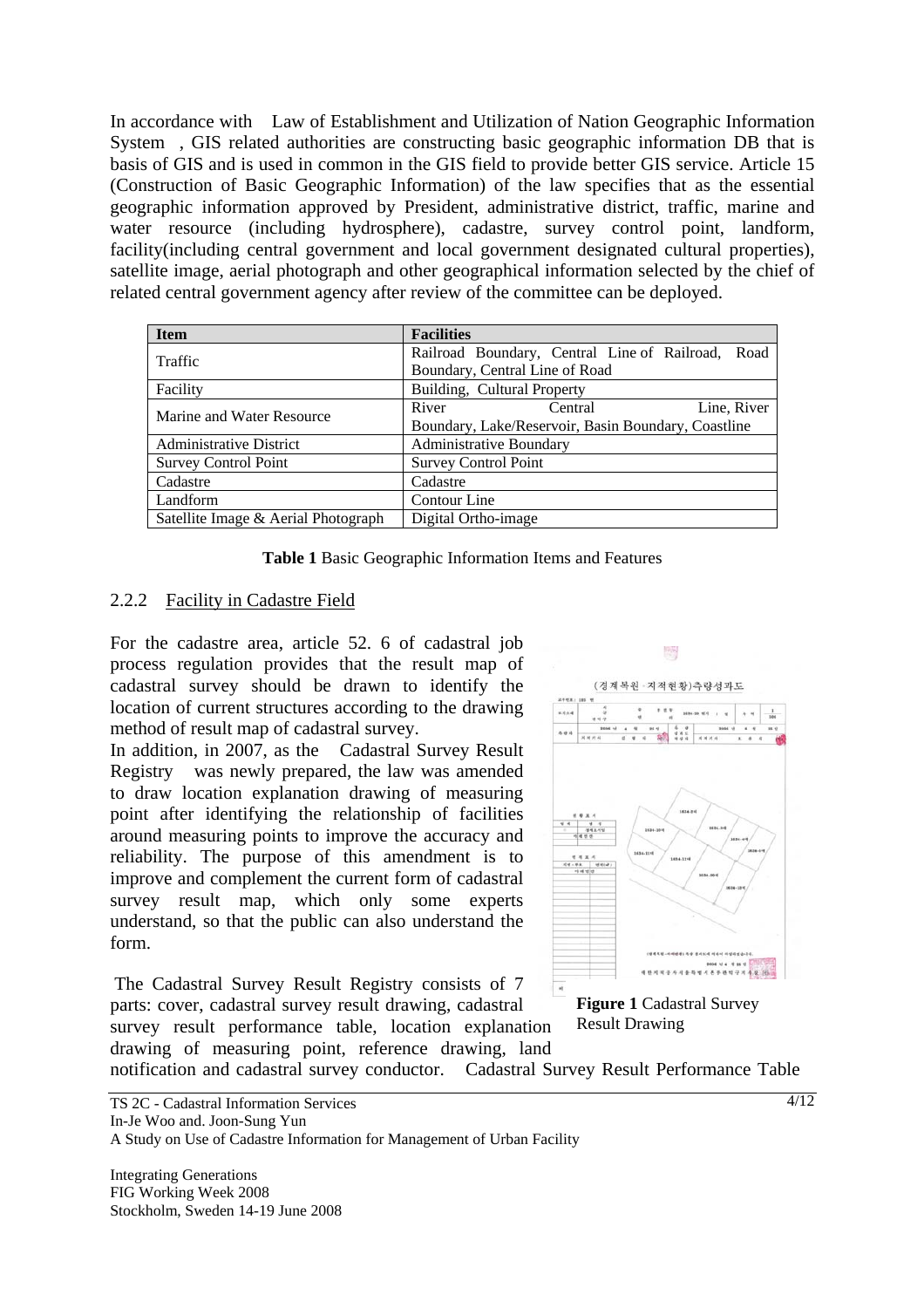describes the survey method and survey result so that the public can understand the survey result without expertise. It contains survey history of last 5 years to secure the transparency of the survey and minimize the error in survey. Location Explanation Drawing of Measuring Point shows the measuring boundary, manhole and electric pole and notes the boundary point and distance as well as photo for boundary. Thus, when the boundary mark is damaged on the ground, a customer can recover the boundary based on the drawing, which saves the cost of survey and reduce public petition. Reference Drawing scales up the small scale (1/3000 or 1/6000) survey result drawing to help customer understand the drawing. Land Notification provides various notifications for lands such as official land price to help issue certificates related to surveyed lands. Cadastral Survey Conductor opens to the public the name and major career of survey conductor to encourage the conductor to survey responsibly.

# **3. PROBLEMS IN FACILITY MANAGEMENT**

### **3.1 Urban Facilities**

Currently, Korean municipalities deploy and utilize various facility management systems such as city infrastructure management system. Although the most facilities under the responsibility of municipalities are included in the common facilities, they are somewhat different in DB attribute items. When the same facilities have different DB attributes, universal management system does not work for the effective management. Thus, the DB attributes need to be standardized for the same facilities and unique code should be assigned to the facilities of the same specification. By doing so, all information on facilities can be accessed in GIS with the unique code and such easy access may contribute to improve the effectiveness of process, automation of management and minimization of error in data entrance.

Thus, when the list of city infrastructure managed by municipalities in common is defined and the standard items are selected in the cadastral survey, the facility can be managed systematically and effectively.

The facilities managed by municipalities can be divided mainly to road, water supply, sewage, electricity, telecommunication and gas. To search the usage of such facilities, this study surveyed and analyzed the list of facility management system in 3 municipalities(Seoul, Go-Yang City and Cheong-Ju City)

| Facility             |     | All Items Common Items |
|----------------------|-----|------------------------|
| Road                 | 112 | 51                     |
| <b>Water Supply</b>  | 26  | q                      |
| Sewage               | 14  |                        |
| Electricity          | 22  |                        |
| Telecommunication 17 |     | 8                      |
| Gas                  |     | б                      |

| Table 2 Common Management Item List of Urban Facilities |  |
|---------------------------------------------------------|--|
|---------------------------------------------------------|--|

TS 2C - Cadastral Information Services In-Je Woo and. Joon-Sung Yun A Study on Use of Cadastre Information for Management of Urban Facility

Integrating Generations FIG Working Week 2008 Stockholm, Sweden 14-19 June 2008  $5/12$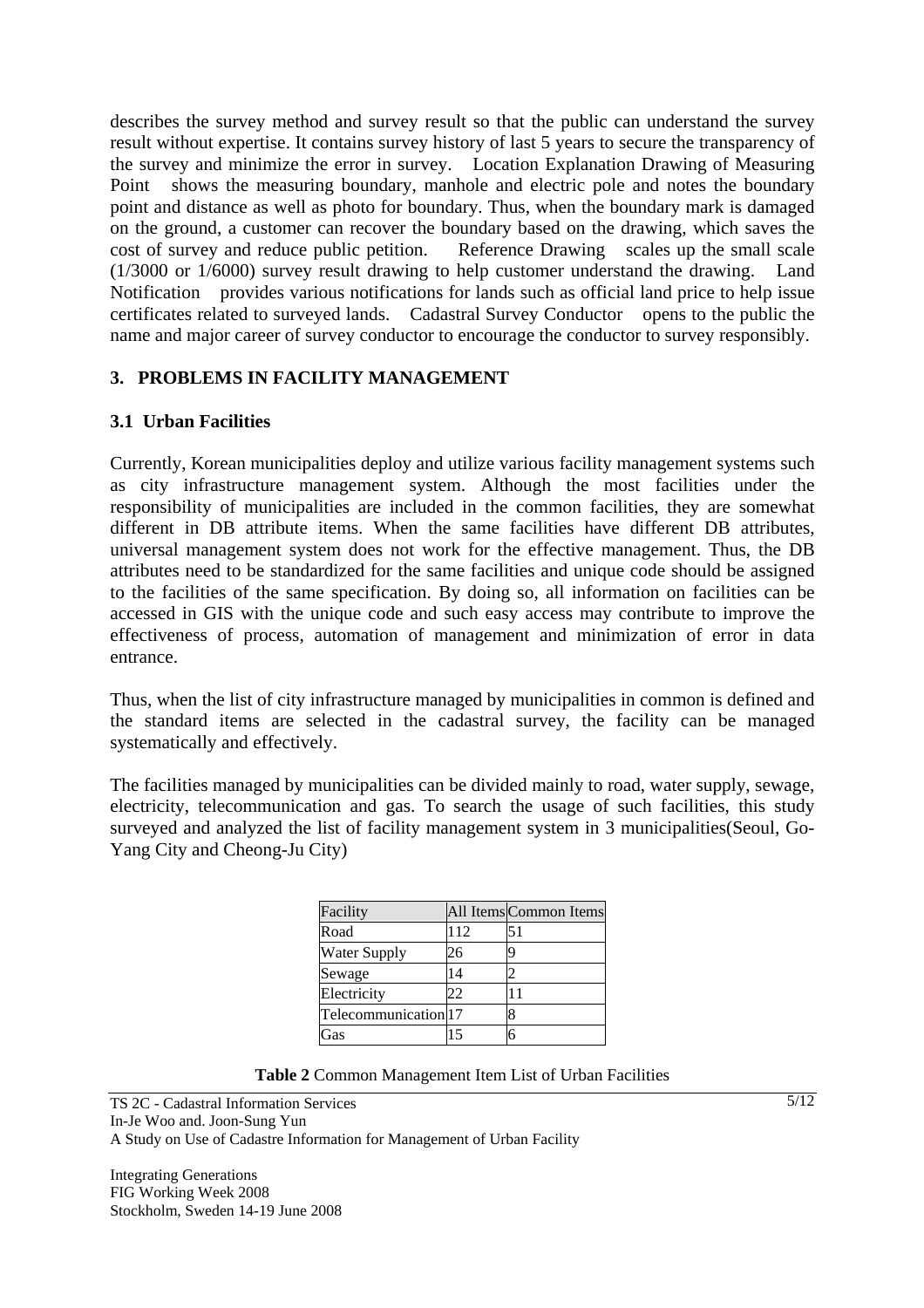### **3.2 Cadastral Survey Data**

The facilities used in the total survey system are classified into 2 layers: facility and boundary in broad aspect, into 9 layers in middle aspect and into 32 in narrow aspect. In addition, a classification system is made to explain facility in a text. Although all classification systems are made for the purpose of information acquisition, they are seldom used in practice, and even if they are used, the use of the system is limited to specific purpose or individual characteristic.

As mentioned earlier, the total survey system can minimize the limitation of diagrammatic interpretation and conduct more precise survey. Unlike the existing manual process, the system can handle repeated tasks by batch to minimize the error in individual processes and reduce the work time. However, the system has also disadvantages. To find the limitation of the system, it needs to see the problem related to the layer of the total survey system. First, the system does not provide itself with point, line, polygon and symbol for space analysis. The items should be in the form of layer that can be extracted whenever necessary. Second, as known in the location explanation drawing of measuring point and other way of expressing features, the expression form should be standardized for data to be shared. Third, the total survey system layer window displays features of three types: facility, boundary and text. But, they are not used widely at working groups. Field workers do not use the layer window because some do not know how to use it and other do not acknowledge the need for the function. This situation shows that workers do not understand the necessity of the total survey system and they prefer the existing practices and fast process to accurate process.

### **4. SELECTION OF FACILITY ITEMS**

### **4.1 Demand Survey**

#### 4.1.1 Selection of Customers

The demand survey for the selection of feature items consists of documentary survey and interview. The survey result was used to establish items and system for feature of new cadastre information. The main contents of the demand survey are as follows:

- Definition and Classification of Facility Information
- Definition and Classification of Customers of Facility Information
- Service Demand by Customers and Characteristic of Demand
- Selection of Feature Items with Higher Priority

The geographic information on facilities is provided by NGII(National Geographic Information Institute of Korea), map manufacturers and facility information providers that provide topographical maps and geographic information. That is, NGII, National Geographic Information Distribution Network, map manufacturers provides numerical maps and geographic information on traffic/water resource/facilities as the topographical map and geographic information providers. In addition, demanding authorities and customers were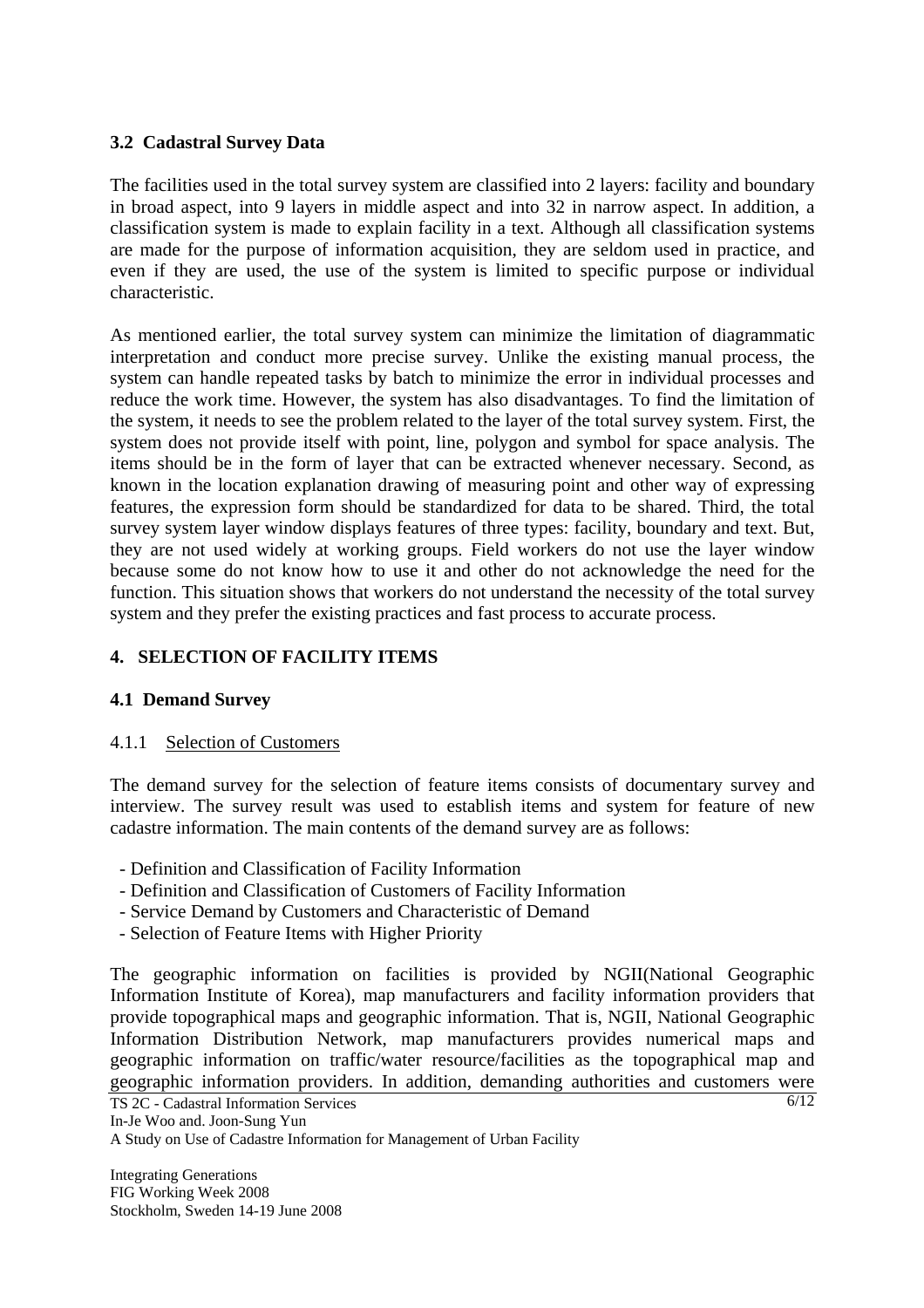selected as the target of demand survey based on the survey on major authorities selected based on documentary and data survey.

The authorities selected as customers based on the data survey are 250 municipalities, 19 government agencies (authorities and corporation that need facility status information), 4 map manufacturers(map manufacturers and navigation manufacturers), 15 architectural design companies, 80 construction companies, the HQ of KCSC and its branches. The demand survey was conducted on the current status and demands of these authorities and companies.

### 4.1.2 External Demand Survey

#### (1) Municipalities

Municipalities acquire geographic information and cadastre information necessary for administration from their own GIS and KLIS and their demand for cadastre information is not high until now. However, the municipalities need specified map service(graveyard, orchard, factory and boundary information) that GIS in use does not support and boundary information with high credibility.

### (2) Government Invested Institutions

Government invested institutions use cadastre information for the major projects such as large sized house and land development. The information used by the institutions includes cadastre status drawing(information service for urban facility), landform information related to road development, general feature and customized electronic cadastral maps and general cadastral status information. In fact, each institution demands urban facility information service showing cadastre information more precise than aerophoto, mountain area information that existing topographical map does not provide, cadastre information service showing road conjunction area and cadastral map service necessary for housing site development and related compensation.

### (3) Telecommunication Service Providers

Telecommunication providers demand the information on features that affect radio wave environment related to telecommunication, updated information rather than new information and information of lower cost than that of existing facility topographical maps. Especially, the cable telecommunication companies demand ground survey little and need topographical map rather than cadastral map. the main demanded information of these companies includes information on station(location, owning company), building information, fence information, parking lot and electric poles.

### (4) Map Manufacturers

Map manufacturers demand mainly the status of buildings, parking lots, traffic related feature and traffic signs, all of which are necessary for the drawing of map and they need updated information on new facilities. Although the map manufacturers try to expand their business scope into cadastral boundary service, the service is not easy to commercialized because the property right related issue is very sensitive problem.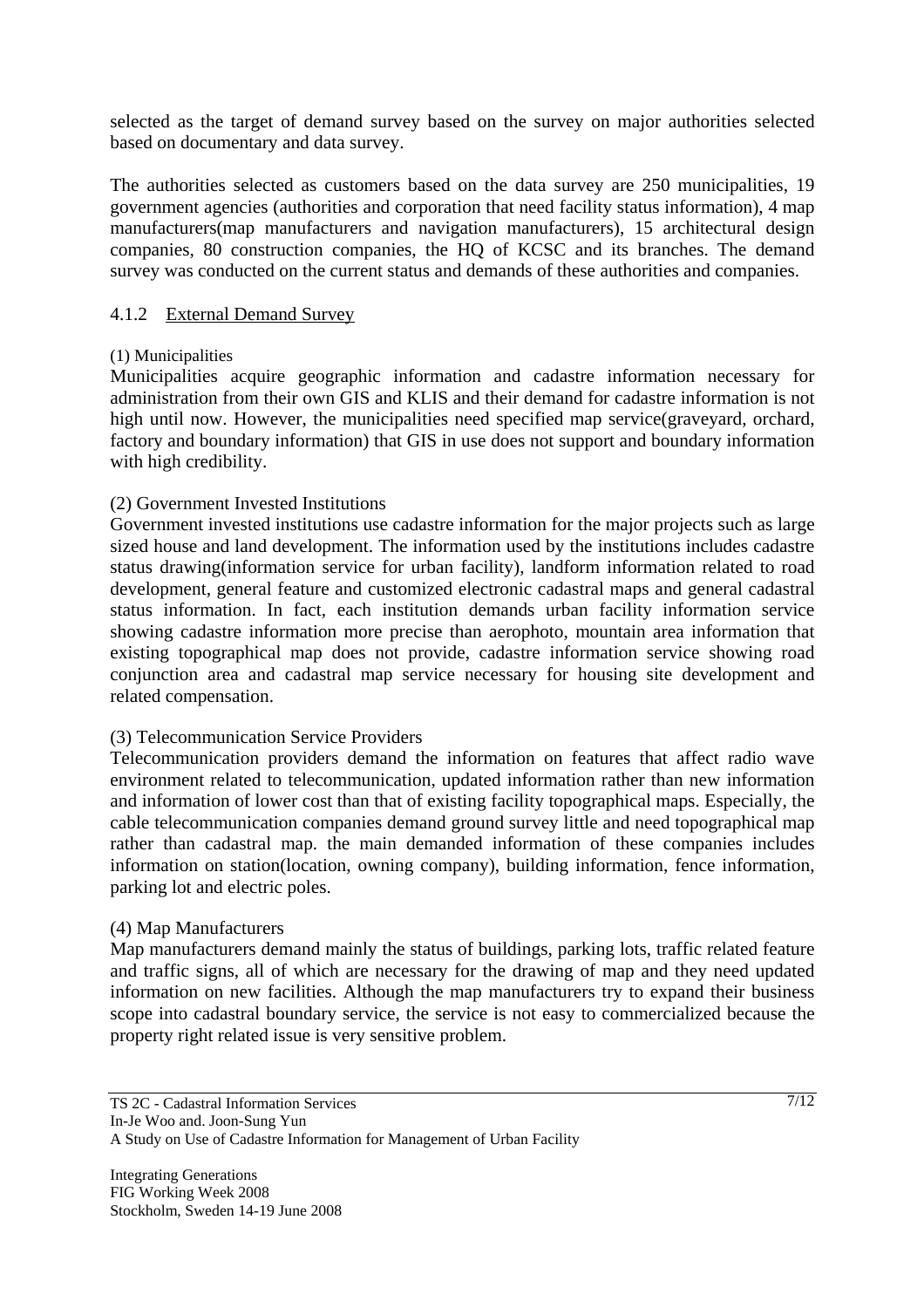#### (5) Construction Companies

Construction companies usually receive necessary information from design companies or contracting companies. Thus, the main customer of cadastre information is not construction company but design company or contracting company. The construction companies demand seldom the information directly. But, they need the information when they carry out property management related project. In addition, contracting and design companies demand information necessary to draw architectural design. Such companies consider the credibility of the information provided by KCSC as the most important aspect because they may face problem of different survey result, inconsistency of boundary and areas unsuitable for cadastre.



**Figure 2** Response Rate, Importance and Satisfaction to top 5 Information by Customer Groups

#### 4.1.3 Internal Demand Survey

The internal demand survey was conducted in the cooperation with HQ of each area and its branches. The survey items can be classified into road, facility, location, size, boundary, 3 dimensional survey information and land usage status according to the purpose of usage. The survey could identify which cadastre information is demanded and in which area the information can be utilized, based on the interview with the field workers. The top 20% of demanded information does not show difference in all areas but the rank is different depending on the attribute information. The top priority demand over all areas is the information on building and the information on road, graveyard and electric pole follows as 2nd and 3rd demand. Generally, the most remarkable feature is that top 5 information is not different over all areas.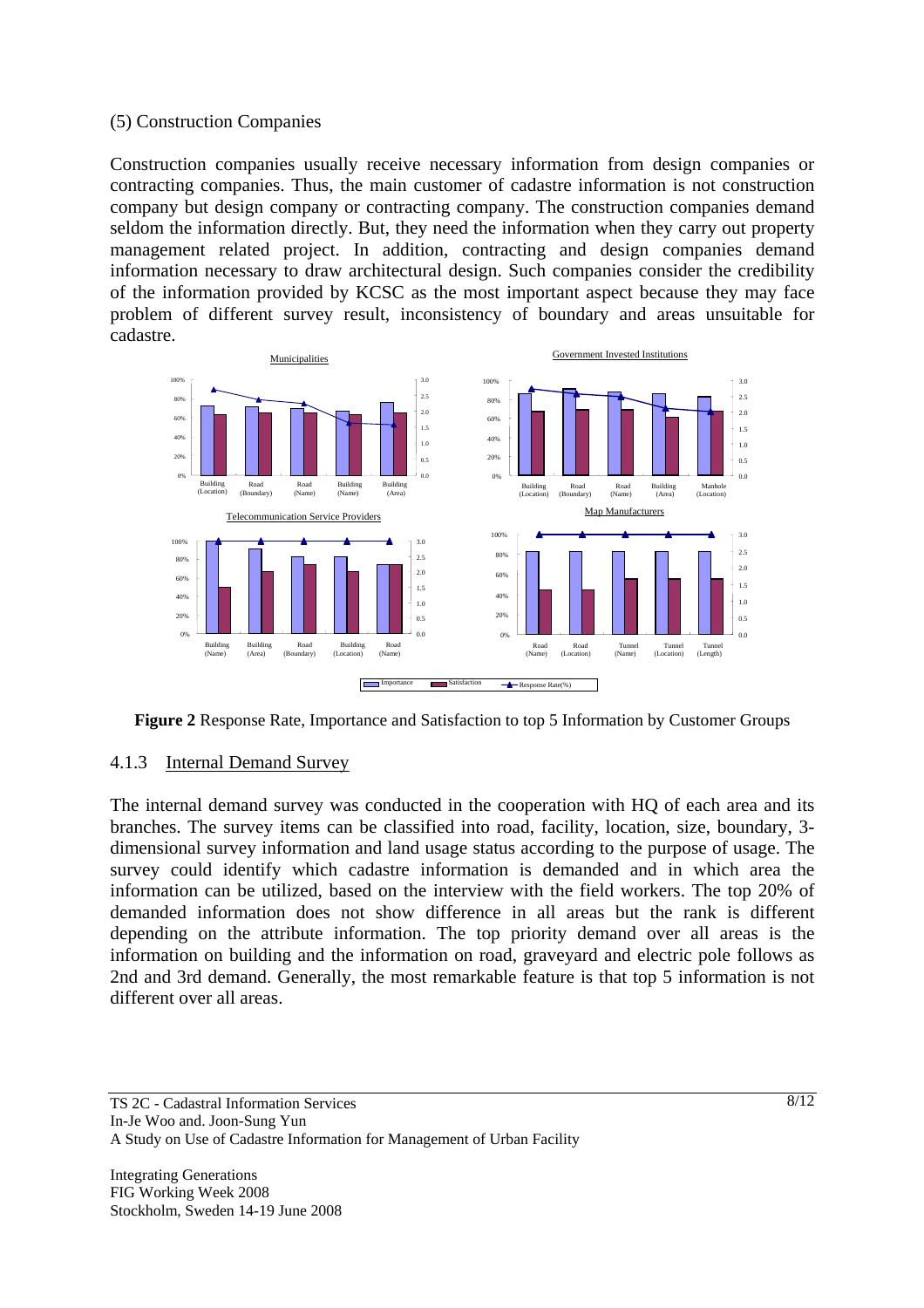| Rank                                                                             | Municipality        | <b>Government Invested</b><br><b>Institutions</b> | <b>Design Company</b>      | <b>Construction</b><br>Company | <b>Map Manufacturer</b>  |
|----------------------------------------------------------------------------------|---------------------|---------------------------------------------------|----------------------------|--------------------------------|--------------------------|
| $\mathbf{1}$                                                                     | Road (Name)         | Build (Area)                                      | Building (Name)            | Building (Name)                | Bridge (Location)        |
| $\overline{2}$                                                                   | Building (Location) | Road (Boundary)                                   | Road (Name)                | Building (Location)            | Pedestrian crossing      |
| 3                                                                                | Building (Area)     | Building (Location)                               | <b>Building</b> (Location) | Graveyard                      | <b>Station Road Name</b> |
| 4                                                                                | Road (Boundary)     | Road (Name)                                       | Road (Location)            | Gas pipe sign                  | Traffic signal           |
| 5                                                                                | Building (Name)     | Gas Pipe Sign                                     |                            | Tunnel Road (Name)             | Mine                     |
| 6                                                                                |                     | Graveyard                                         |                            | Footway (Location)             | Parking place            |
| $7\phantom{.}$                                                                   |                     | Manhole                                           |                            | Building (Area)                |                          |
| 8                                                                                |                     | Building (Name)                                   |                            |                                |                          |
| 9                                                                                |                     | Tunnel (Location)                                 |                            |                                |                          |
| 10                                                                               |                     | <b>Electric Pole</b>                              |                            |                                |                          |
| 11                                                                               |                     | Tunnel (Name)                                     |                            |                                |                          |
| : Final demand information verified through the result of internal questionnaire |                     |                                                   |                            |                                |                          |

**Figure 3** Priority of Internal Demand

### **4.2 Selection of Facility Item**

The features and facilities were selected based on the existing document, demand survey and total survey system layer. The existing documents are precedent researches and documents mainly related to basic geographic information and the demand survey provides the priority information on facility extracted from internal and external demand surveys. And, the total survey system layer includes the information used most frequently among the layer information inserted into the current total survey system.

In selecting features, the clear application areas are set as the middle classification and narrow classification systems are prepared as concise as possible. The number of layers are minimized and individual space information are sub-divided as attribute information.



**Figure 4** Method of Selecting Feature and Facility

 $9/12$ To select items, the study classified the items into typical groups and then sub-divided the groups. The typical groups include 6 groups: traffic, hydrosphere, building, facility, boundary



Integrating Generations FIG Working Week 2008 Stockholm, Sweden 14-19 June 2008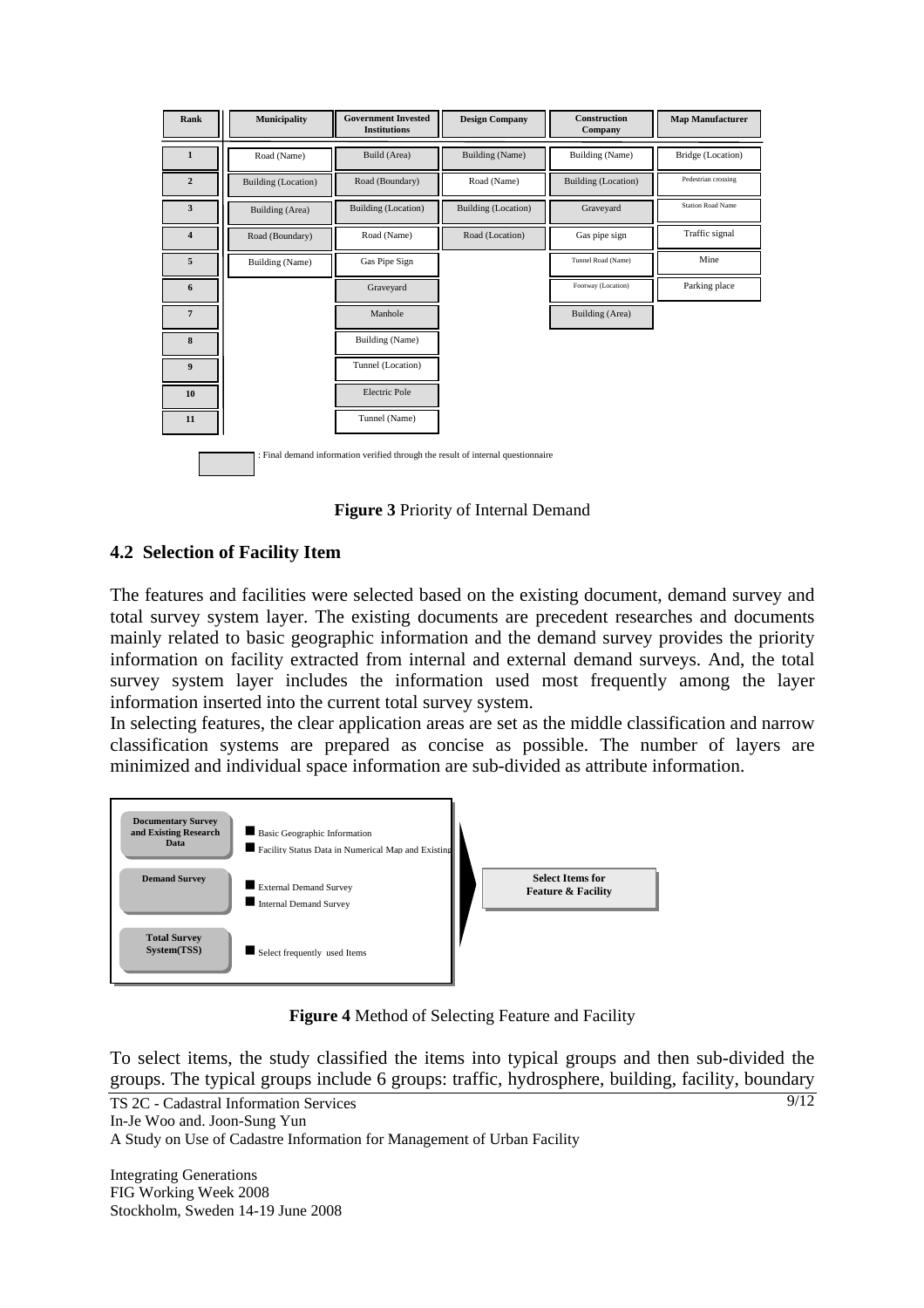and annotation. The study also determined the criteria for the classification of items in each group by specifying the details of the group.

The broad classification is made in the form of point, line and polygon, unlike the classification form in other fields, in consideration of the easy implementation and convenience of management. The middle classification subdivides the broad classification into 6 categories: traffic, hydrosphere, building, facility, boundary and annotation, and each object in the middle class is assigned with unique number regardless of its form of point, line and polygon. For example, the same serial number is assigned to traffic although the broad classification of the traffic has different forms of point, line and polygon.

|            |                  | Broad Class(Code) Middle Class(Code) Narrow Class(Code) | <b>Remark</b>             |  |
|------------|------------------|---------------------------------------------------------|---------------------------|--|
|            |                  | Traffic Signal(101001)                                  |                           |  |
|            | Traffic(101)     | Sign(101002)                                            |                           |  |
|            |                  | Station(101003)                                         |                           |  |
|            | Hydrosphere(102) |                                                         |                           |  |
|            | Building(103)    |                                                         |                           |  |
|            |                  | Manhole(104001)                                         |                           |  |
| Point(1)   |                  | Electric Pole(104002)                                   | Point, multi point object |  |
|            | Facility(104)    | Hydrant(104003)                                         |                           |  |
|            |                  | Lamp Pole(104004)                                       |                           |  |
|            |                  | Cultural Property(104005)                               |                           |  |
|            | Boundary(105)    |                                                         |                           |  |
|            |                  | Survey Control Point(106001)                            |                           |  |
|            | Annotation(106)  | Boundary Point(106002)                                  |                           |  |
|            | Traffic(201)     | Road(201001)                                            |                           |  |
|            |                  | Railroad(201002)                                        |                           |  |
|            |                  | River(202001)                                           |                           |  |
|            | Hydrosphere(202) | Coastline(202002)                                       |                           |  |
| Line(2)    |                  | Bank(202003)                                            |                           |  |
|            | Building(203)    |                                                         | Line, multi line object   |  |
|            | Facility(204)    | Fencer(204001)                                          |                           |  |
|            | Boundary(205)    | Administrative Boundary(205001)                         |                           |  |
|            |                  | Land Boundary(205002)                                   |                           |  |
|            | Annotation(206)  |                                                         |                           |  |
|            | Traffic(301)     | Land Route(301001)                                      |                           |  |
|            |                  | Bridge(301002)                                          |                           |  |
|            |                  | Tunnel(301003)                                          |                           |  |
|            |                  | Footway(301004)                                         |                           |  |
|            |                  | Parking Lot(301005)                                     |                           |  |
| polygon(3) | Hydrosphere(302) | Lake/Reservoir(302001)                                  | polygon object            |  |
|            | Building(303)    | Building(303001)                                        |                           |  |
|            |                  | Stair(303002)                                           |                           |  |
|            | Facility(304)    | Graveyard(304001)                                       |                           |  |
|            | Boundary(305)    |                                                         |                           |  |
|            | Annotation(306)  |                                                         |                           |  |

**Table 3** Selected Facility Items

TS 2C - Cadastral Information Services In-Je Woo and. Joon-Sung Yun A Study on Use of Cadastre Information for Management of Urban Facility

Integrating Generations FIG Working Week 2008 Stockholm, Sweden 14-19 June 2008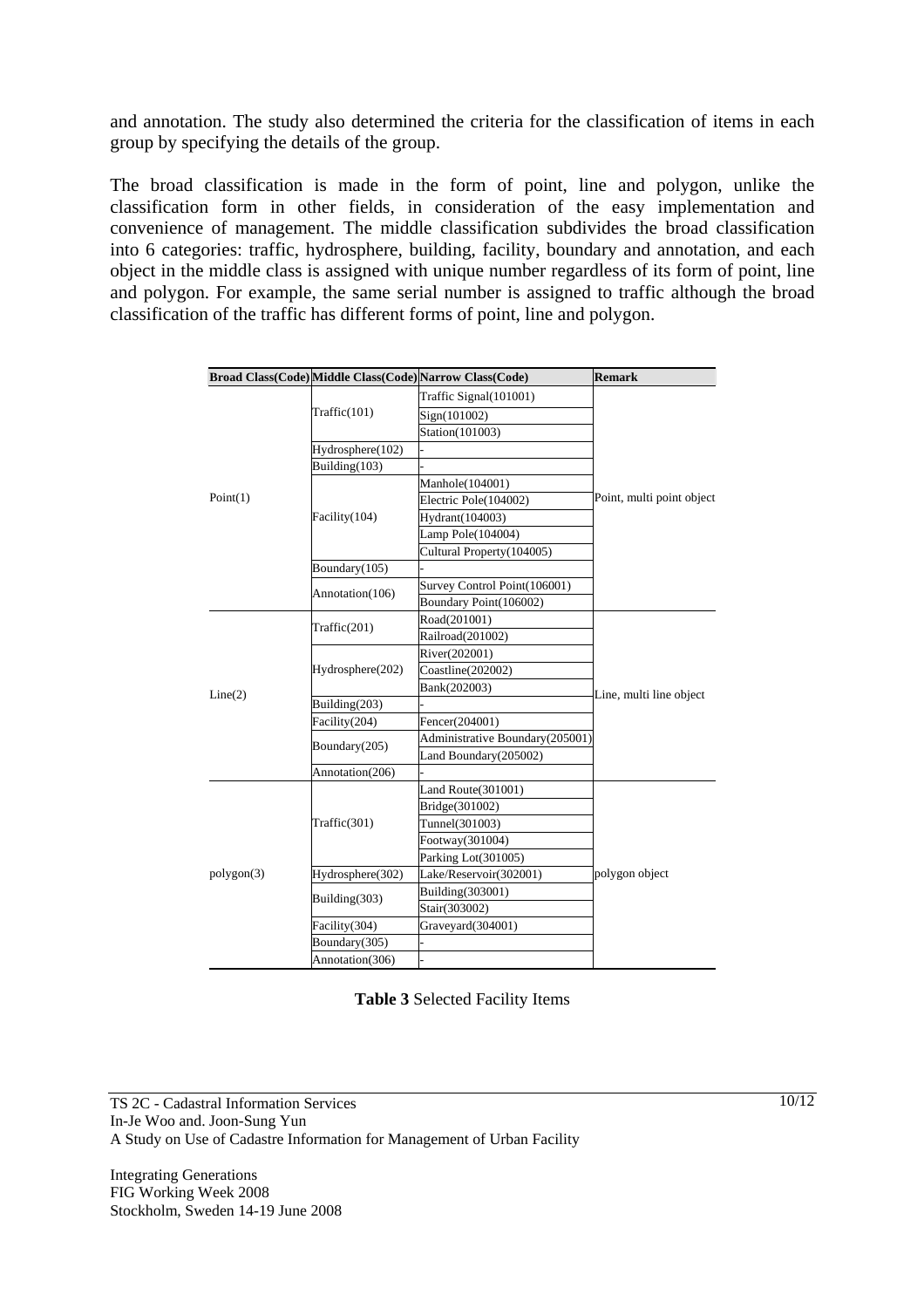# **5. UTILIZATION PLAN**

### **5.1 Survey Information Management Center(SIMC)**

SIMC(Survey Information Management Center) is being constructed to achieve the vision of KCSC, '3-dimensional land information provider.' SIMC will accumulate cadastral survey result data through the management of survey result map history and establish the basis of business diversification through the re-use and process of survey data. SIMC aims to diversify the business through the accumulation and integrated management of cadastral survey information, effective human resource management and distribution of survey information. Especially, SIMC launched a project to create customized electronic cadastral map to acquire survey information (cadastre + facility), process and edit the information and provide credible and accurate data to private sector and customers.

Because the unified facility information should be considered in SIMC, the result of this study can be useful to the project.

#### **5.2 Update of Numerical Map**

The regulation of survey law specifies that a numerical map should be complemented more than 1 time every two year. But, the map is updated once per 4-5 years because of budget. Until now, it is not possible to update numerical maps with cadastral survey result because the cadastral survey result cannot be used in updating numerical maps due to the frequently made inconsistency, disagreement between numerical map and cadastral survey result. However, when the layer system is established for feature and facility related to numerical map and the numeral survey area is expanded, numerical maps can be updated on occasions. Appropriate update of numerical map will contribute to establish the credibility of the map, provide information updated in real time and save the cost of occasional update.

### **6. CONCLUSION**

 This study selected facilities on which information can be acquired, based on cadastre information, to help manage facilities effectively. Based on the existing researches and document and data on total survey system, this study selected and coded items for facilities on which information should be acquired and defined the survey items. First, the study selected facilities based on the existing researches and documents. Based on the selection, the study added facilities extracted from the questionnaire result(external and internal survey) and the facilities used frequently currently in the total survey system. And then, the study established the classification system for the facilities for which demand is expected to increase.